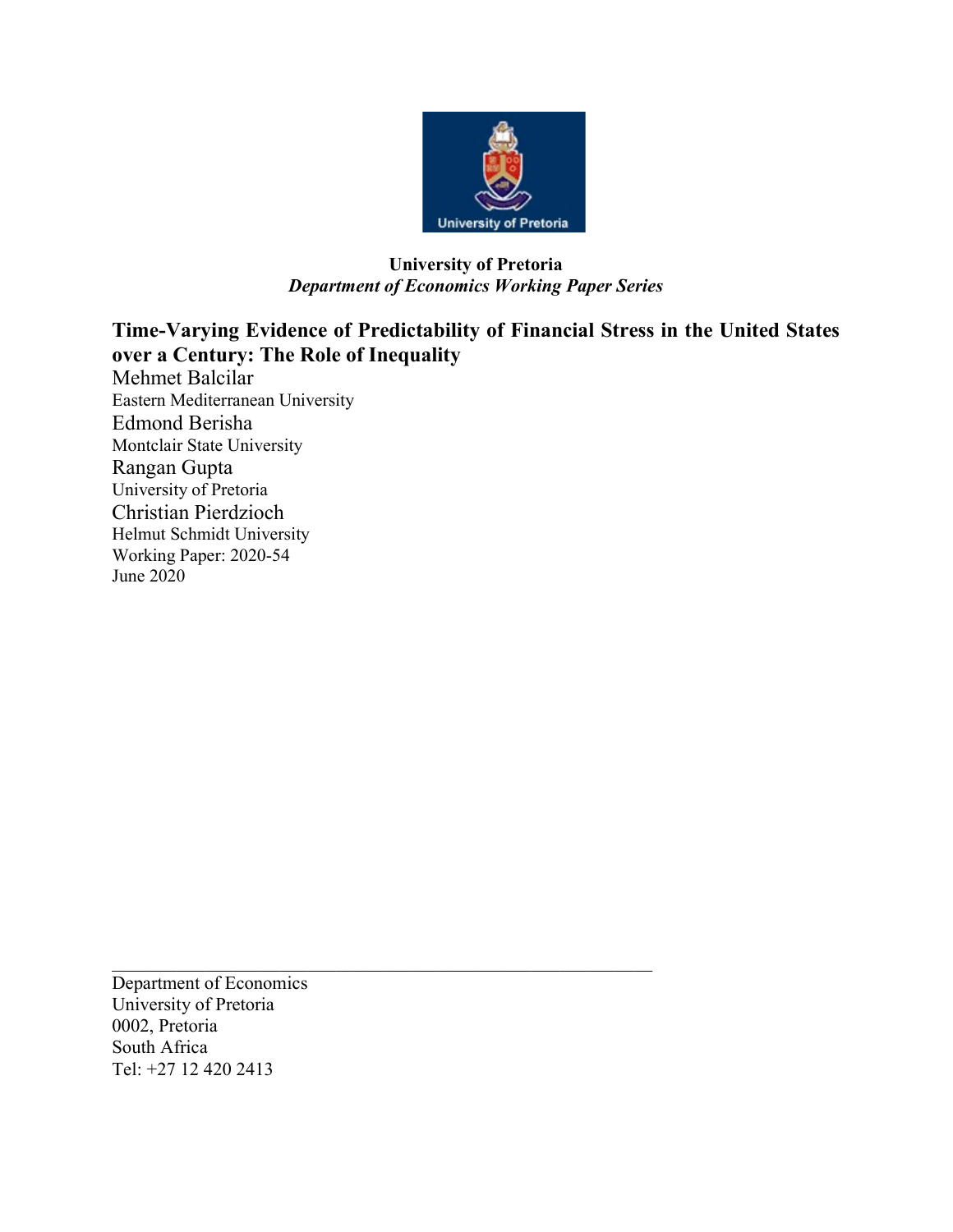## Time-Varying Evidence of Predictability of Financial Stress in the United States over a Century: The Role of Inequality

Mehmet Balcilar\* , Edmond Berisha\*\*, Rangan Gupta\*\*\* and Christian Pierdzioch\*\*\*\*

#### Abstract

In this paper, we analyze time-varying predictability of financial stress due to growth in income inequality of the United States (US) over the annual period of 1913 to 2016. In order to ensure that we remove the asset price effects on income inequality, and provide incorrect inferences regarding the impact on financial stress, we work with capital-gains excluded six alternative measures of top shares of pretax income and wages. We find that the top 10 percent, the top 10 percent to 5 percent, and the top 5 percent to 1 percent inequality growth rates tend to predict financial stress relatively better than the corresponding inequality growth rates associated with the top 1 percent, top 0.1 percent, and the top 0.01 percent of the income distribution. Moreover, all the six metrics of inequality growth is capable of predicting the heightened financial stress observed during the onset of the Great Depression and the same associated with the recent global financial crisis. Finally, our in-sample evidence of predictability tends to carry over to an out-of-sample forecasting exercise under four out of the six measures of inequality considered, and in particular for the broader measures of inequality – a result consistent with our insample analysis.

JEL Code: C32, C53, D31, G01 Keywords: Financial Stress; Inequality; Time-Varying Predictions

 $\overline{a}$ 

<sup>\*</sup> Department of Economics, Eastern Mediterranean University, Famagusta, via Mersin 10, Northern Cyprus, Turkey. Email: mehmet@mbalcilar.net.

<sup>\*\*</sup> Corresponding author. Feliciano School of Business, Montclair State University, Montclair, NJ 07043, USA. Email: berishae@mail.montclair.edu.

Department of Economics, University of Pretoria, Pretoria, 0002, South Africa. E-mail address: rangan.gupta@up.ac.za.

Department of Economics, Helmut Schmidt University, Holstenhofweg 85, P.O.B. 700822, 22008 Hamburg, Germany. Email address: pierdzic@hsu-hh.de.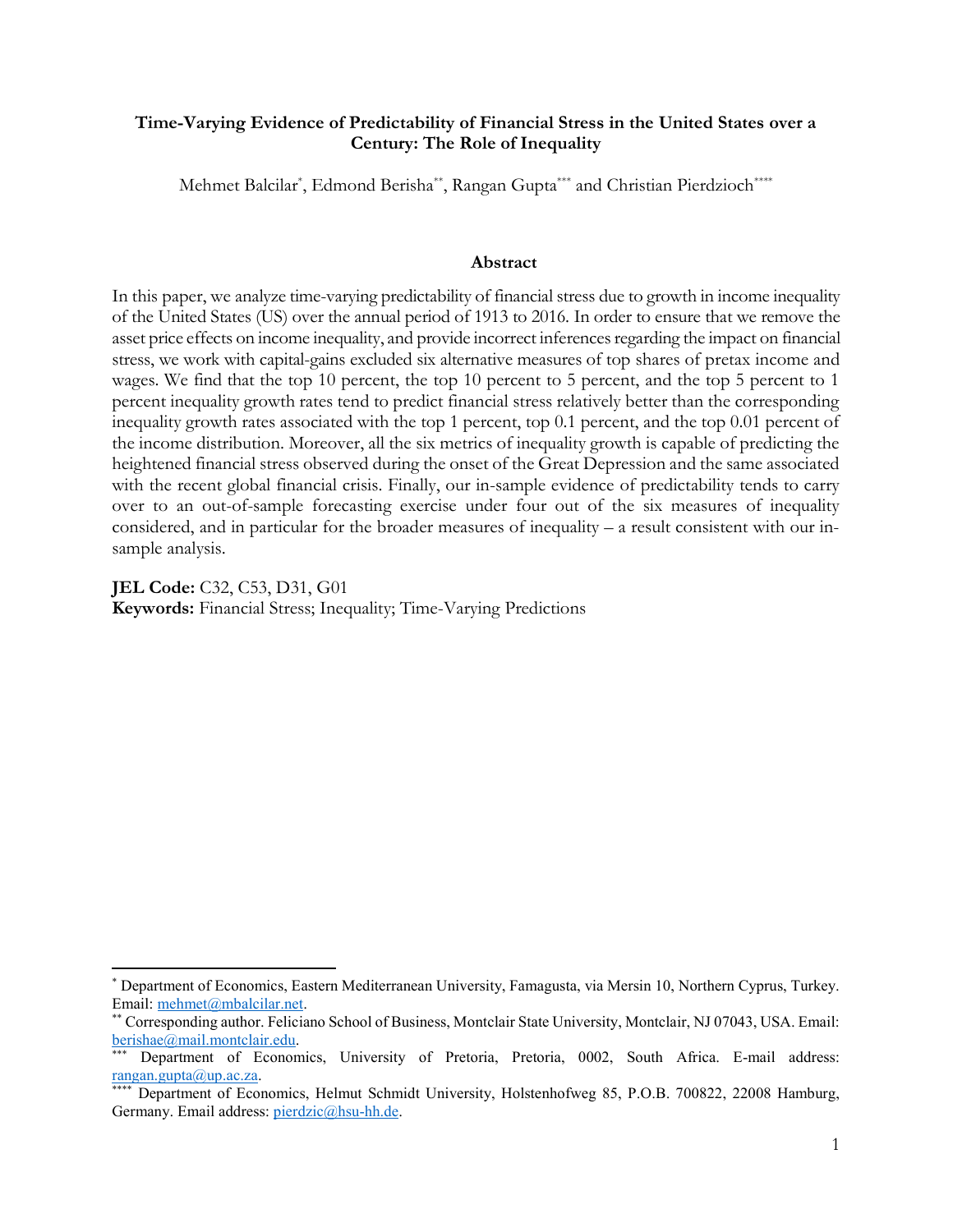### 1. Introduction

Recent studies by Rajan (2010), and Morelli and Atkinson (2015), have pointed out the potential impact of changes in income inequality on financial crises. From a theoretical perspective, Kumhof et al. (2015), show that wealthy individuals used a substantial portion of their income to accumulate financial wealth through loans to finance consumption of households at the lower end of income distribution. However, note, the increased credit intermediation and the lower income of poorer households may raise the likelihood of default and the risk of a crisis. Bordo and Meissner (2012) using a sample of 14 advanced countries found no evidence of the response of credit to changes in income inequality for the period 1920-2000. However, Perugini et al. (2016) arrived at the opposite conclusion, i.e., they found evidence in favor of the implications that increases in income inequality have contributed to upsurges in household indebtedness. Similarly, Yamarik et al. (2016) based on state-level data of the United States (US) over the period 1977 to 2010 confirm that increases in inequality can lead to credit boom. More recently, Destek and Koksel (2019) used a rolling bootstrap causality test on 10 developed countries and found inequality to intermittently cause credit expansion for Australia in 1989, the United Kingdom (UK) in 1991 and 2007, and the US in 1929 and 2007. Kirschenmann et al. (2016), instead of relying on credit growth, which may or may not always increase during crises, showed that changes in the top income shares contain relevant information to directly predict financial crises. To arrive at this conclusion they use a panel logit model for the same set of 14 developed countries considered by Bordo and Meissner (2012), but over the period 1870-2008.

However, as pointed out by Paul (2017), none of the abovementioned papers exclude capital-gains from the income inequality measures, which in fact induce large and volatile changes in the income shares. Since the related assets (for example, equities), are typically held by people at the very top of the distribution, such movements in income inequality may simply reflect asset price effects and not necessarily correspond to an increase in saving of one part of the population. Therefore, it is not possible to be sure, whether the predictive role of income inequality on financial crises documented by previous is not actually contaminated by the movements in asset prices. In light of this, Paul (2017) suggests testing the predictive power of income inequality on financial crisis by using inequality measures that exclude capital gains. Using pretax income share data that exclude capital-gains for 17 advanced economies over the period from 1870 to 2013, Paul (2017) finds evidence that that rising top income shares (and low productivity growth) predicts crises based on a probabilistic model with the log-odds ratio. Hence, in the analysis the author rules out the possibility of asset price effects.<sup>1</sup>

We contribute to this literature, and in particular go beyond the work of Paul (2017), by exploring the time-varying predictive power of the growth in income inequality on a broad index of financial stress for the US. The analysis include six alternative measures of income inequality, which are calculated based on pretax income share data that excludes capital-gains over the annual period of 1913 to 2016.. We use the longest possible data sample that prevents our study from suffering from the sampleselection bias. Further, unlike the above-mentioned papers, which rely on constant parameter models, we use the recently proposed test of time-varying causality in a vector autoregressive (VAR) framework by Wang and Rossi (2019). The method allows us to conduct a state-dependent analysis by accommodating for regime-changes, and in the process detect exact periods of predictability of financial stress due to inequality. This issue is important since financial stress does not always lead to

 <sup>1</sup> The role of capital-gains became evident for the trend-cycle decomposition used by Paul (2017), since when capitalgains were not excluded, then it is the cyclical part and not the trend part that explained the predictive power of the top income shares, driven by temporary asset price booms.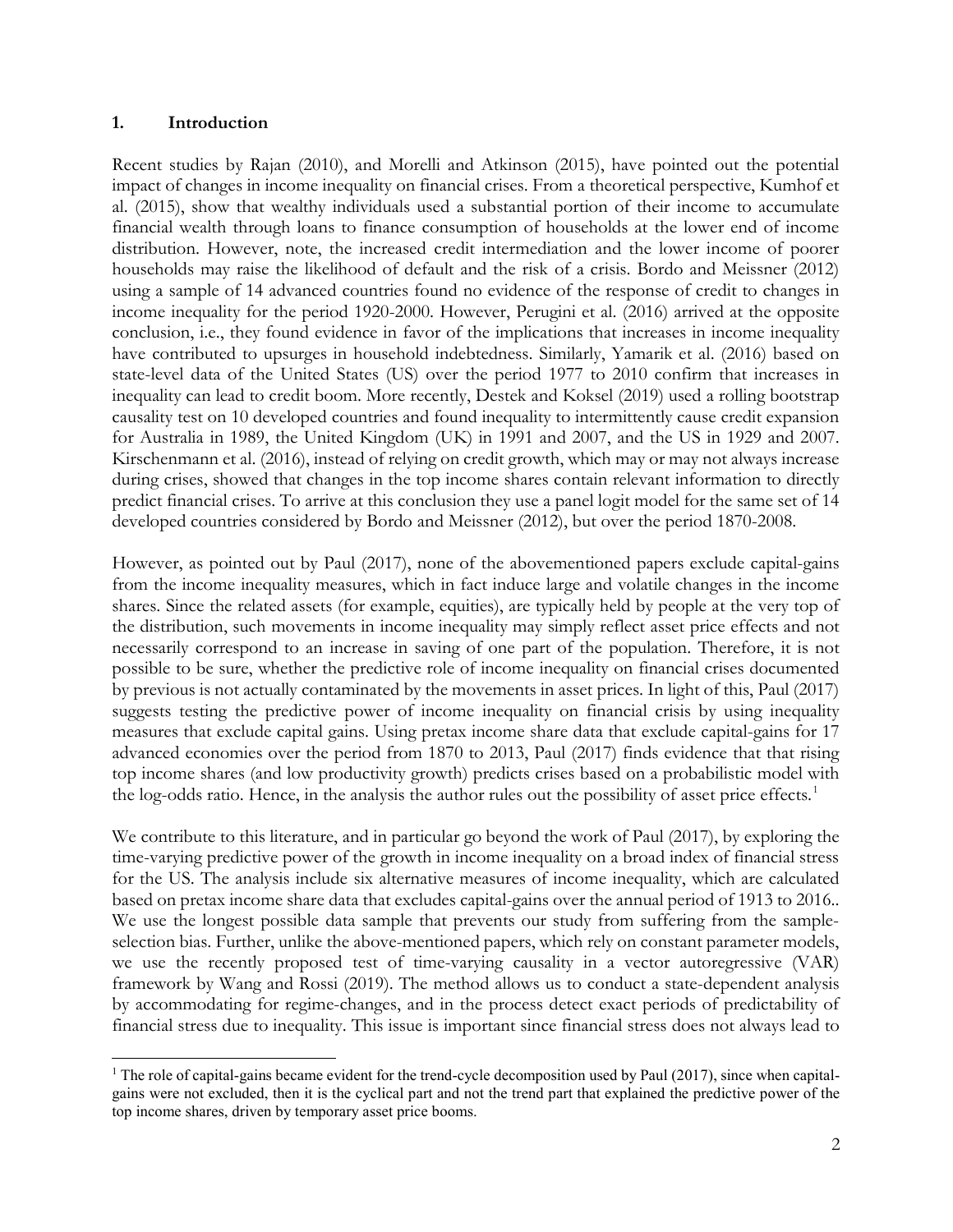crisis, but does so only when it increases beyond a certain "threshold" as witnessed during the "Great Depression" and the recent global financial crisis in the wake of the "Great Recession". The timevarying approach would provide evidence of not only whether the predictive capacity of inequality for financial stress actually increases during episodes of crises, but also whether inequality can also cause financial stress in general during relatively calmer periods of financial turmoil. In addition, in our estimated methods, we account for structural breaks, and hence provide more reliable inference than constant parameter models. Naturally, the accurate prediction of crises due to inequality as a possible factor remains an important issue for policymakers. Note that it is the availability of both historical financial stress and capital-gains excluded inequality data that leads us to choose US as our case study. Besides, the US was the source of the recent global financial crisis that shook the world financial system to its core, and inequality in the country has increased sharply over the past three-and-a-half decades (Chang et al. 2018, 2019).

To the best of our knowledge, this paper is the first study to analyze time-varying predictability of financial stress of the US based on growth in income inequality, using over a century of data. The rest of the paper proceeds as follows: Section 2 discusses the data and the methodology, Section 3 presents the empirical results, and Section 4 concludes.

## 2. Data and Methodology

### 2.1. Data

Our analysis consists of two variables, namely a newspaper-based index of financial stress and six alternative available measures of inequality, which exclude capital-gains. The corresponding historical news-based financial stress data is derived from Püttmann (2018). The author constructs the Financial Stress Index (FSI) from the titles of articles published in five US newspapers (the Boston Globe, Chicago Tribune, Los Angeles Times, Wall Street Journal and Washington Post), by following three steps: Püttmann (2018) defines eleven topics ("bonds", "business", "central banks", "economy", "general", "gold or silver", "inflation", "railroads", "stocks", "trade", and "trouble") comprised of 120 words. If a title contains one of these 120 words, he classifies the article as pertaining to financial markets. Püttmann (2018) then uses four sentiment dictionaries to measure the sentiment of each title flagged in the first step. For a given dictionary, the author treats a title as having a net negative connotation if it includes more negative than positive words. This approach yields a raw monthly FSI for each newspaper-dictionary combination,<sup>2</sup> and; Finally Püttmann (2018) standardizes the raw monthly FSI for each newspaper dictionary combination to a mean of 100 and a unit standard deviation from 1889 to 2016. Averaging across all 20 such combinations by month yields the monthly FSI, which we convert into annual frequency by taking a twelve-month average.<sup>3</sup>

As far as the inequality data is concerned, it is derived from Piketty and Saez (2003), who build new homogeneous series on top shares of pretax income and wages (with and without capital-gains) in the US starting in 1913. These new series are based primarily on tax returns data published annually by the Internal Revenue Service (IRS) since the income tax was instituted in 1913, as well as on the large micro-files of tax returns released by the IRS since 1960. The six measures of income inequality that

<sup>&</sup>lt;sup>2</sup> Specifically, the raw indicator value for a given newspaper-dictionary-month is (the number of titles pertaining to financial markets) times (the share of such titles with a net negative connotation) divided by (the number of all titles). <sup>3</sup> Further details and the data is available for download from:  $\frac{http://www.policyuncertainty.com/financial stress.html}$ .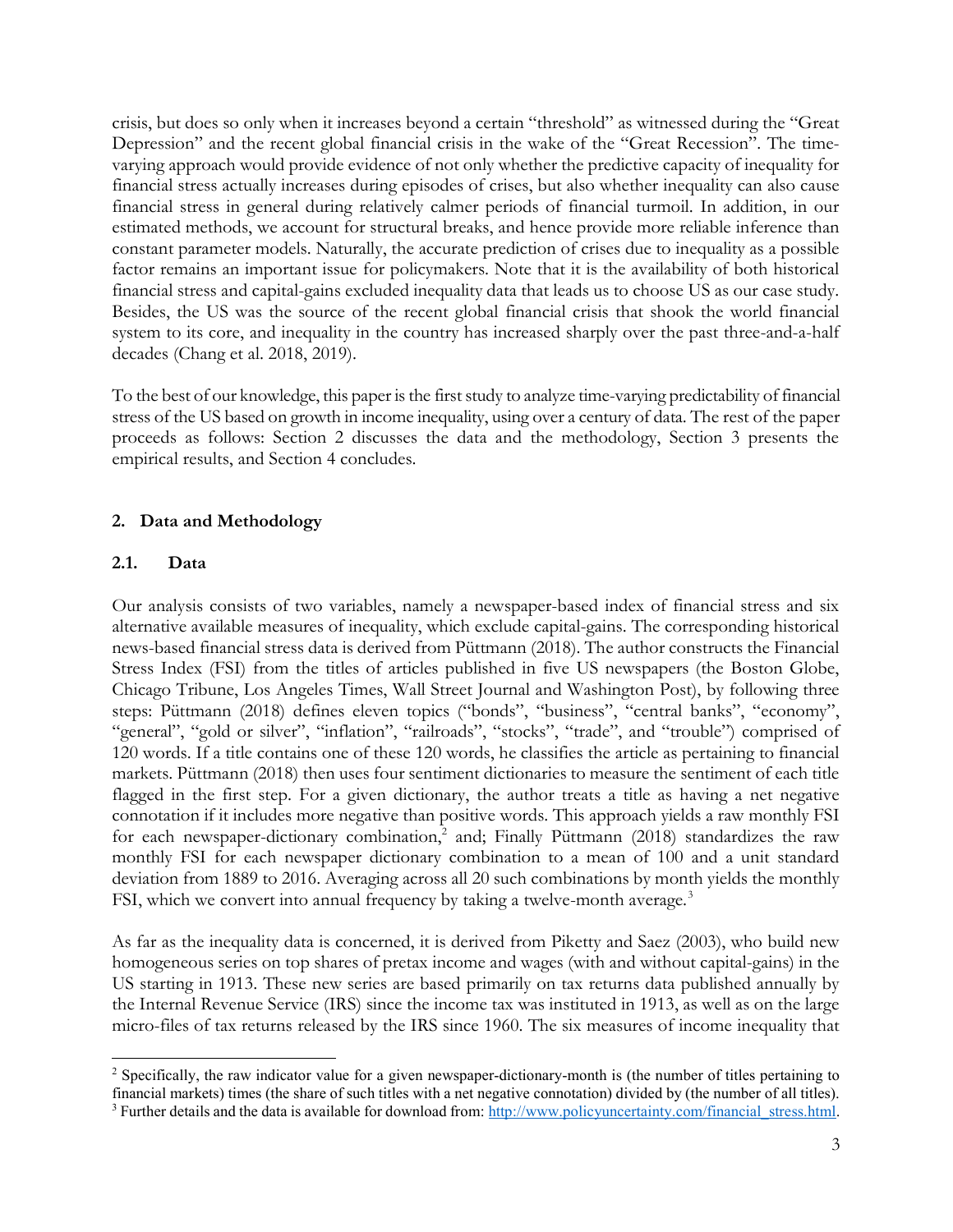are available corresponds to the top decile (denoted by Top10), and for a number of higher fractiles within the top decile: the top 10 percent-5 percent (Top10-5), the top 5 percent to 1 percent (Top5-1), the top 1 percent (Top1), the top 0.1 percent (Top01), and the top 0.01 percent (Top001). We use the version of each measure that does not include capital-gains, as suggested by Paul (2017).<sup>4</sup> The first three measures start in 1917, while the next 3 begin at 1913.

Note, there are other FSI measures available for the US, but they cover only the post-World War II period. In this study, we only rely on Püttmann (2018) historical measure of financial stress to match the time-span of our inequality data. Using the longest possible data sample prevents our study from suffering from a sample-selection bias. Since our econometric approach, which we describe below, requires us to work with stationary data, we convert the inequality measures into their corresponding growth rates. FSI is left untransformed as it is found to be mean-reverting.<sup>5</sup> Inequality growth measures are depicted as:  $GI<sub>j</sub>$ ,  $j=1..6$ , corresponding to the six measures of income inequalities (Top10, Top10-5, Top5-1, Top1, Top01, and Top001). Due to the transformations, our effective sample starts from 1918 to 2016 for the cases involving Top10, Top10-5, Top5-1, and from 1914 to 2016 for Top1, Top01, and Top001, with the start date driven by the availability of the inequality measures and the end date corresponding to the last data point for the FSI. All variables are plotted in Figure A1 (Appendix).

## 2.2. Methodology

Given that we use a long span of historical data on FSI and GI, which is likely to be (and as we show below that it indeed is) associated with structural breaks in their relationship, we use the recently proposed full-fledged time-varying Granger causality test of Wang and Rossi (2019). We use Wang and Rossi's (2019) approach to analyze the time-varying impact of  $GI<sub>j</sub>$  =1,...,6, on FSI and hence, provide a more appropriate inference of the effect rather than a constant parameter Granger causality method. Besides, understandably, the time-varying approach helps us to depict the time-variation in the strength of predictability.

In this study, we consider the following VAR model with time-varying parameters:  $y_t = \Psi_{1,t} y_{t-1} + \Psi_{2,t} y_{t-2} + \cdots + \Psi_{p,t} y_{t-p} + \varepsilon_t$  (1) where  $\Psi_{j,t}$ ,  $j = 1, ... p$  are functions of time varying coefficient matrices,  $y_t = [y_{1,t}, y_{2,t}]'$  is an  $(2x1)$ vector and the idiosyncratic shocks  $\varepsilon_t$  are assumed to be heteroscedastic and serially correlated.

The variables included in our VAR constitutes of two endogenous variables namely, FSI and GIj,  $j=1,\ldots,6$ , in a bivariate set-up. We test the null hypothesis that GI $j$  does not Granger cause FSI for all *t* where the null hypothesis is  $H_0: \phi_t = 0$  for all  $t = 1, 2, ..., T$ , given that  $\phi_t$  is appropriate subset of vec  $(\Psi_{1,t}, \Psi_{2,t}, ..., \Psi_{p,t})$ . To this end, Wang and Rossi (2019) suggest four alternative test statistics namely: the exponential Wald  $(ExpW)$ , mean Wald  $(MeanW)$ , Nyblom  $(Nybolm)$  and Quandt Likelihood Ratio (SupLR) tests. Based on the Schwarz Information Criterion (SIC), the VAR model is estimated using 1 lag. We use an end-point trimming of 5% in the bivariate set-up, which in turn amounts us to losing 5 observations from both ends.

### 3. Results

 <sup>4</sup> The data is downloadable from the website of Professor Emmanuel Saez at: https://eml.berkeley.edu/~saez/.

<sup>&</sup>lt;sup>5</sup> Complete details of the unit root tests are available upon request from the authors. In addition, using growth rate of the FSI does not affect the qualitative conclusions of our results reported in the next section, and are again available upon request from the authors.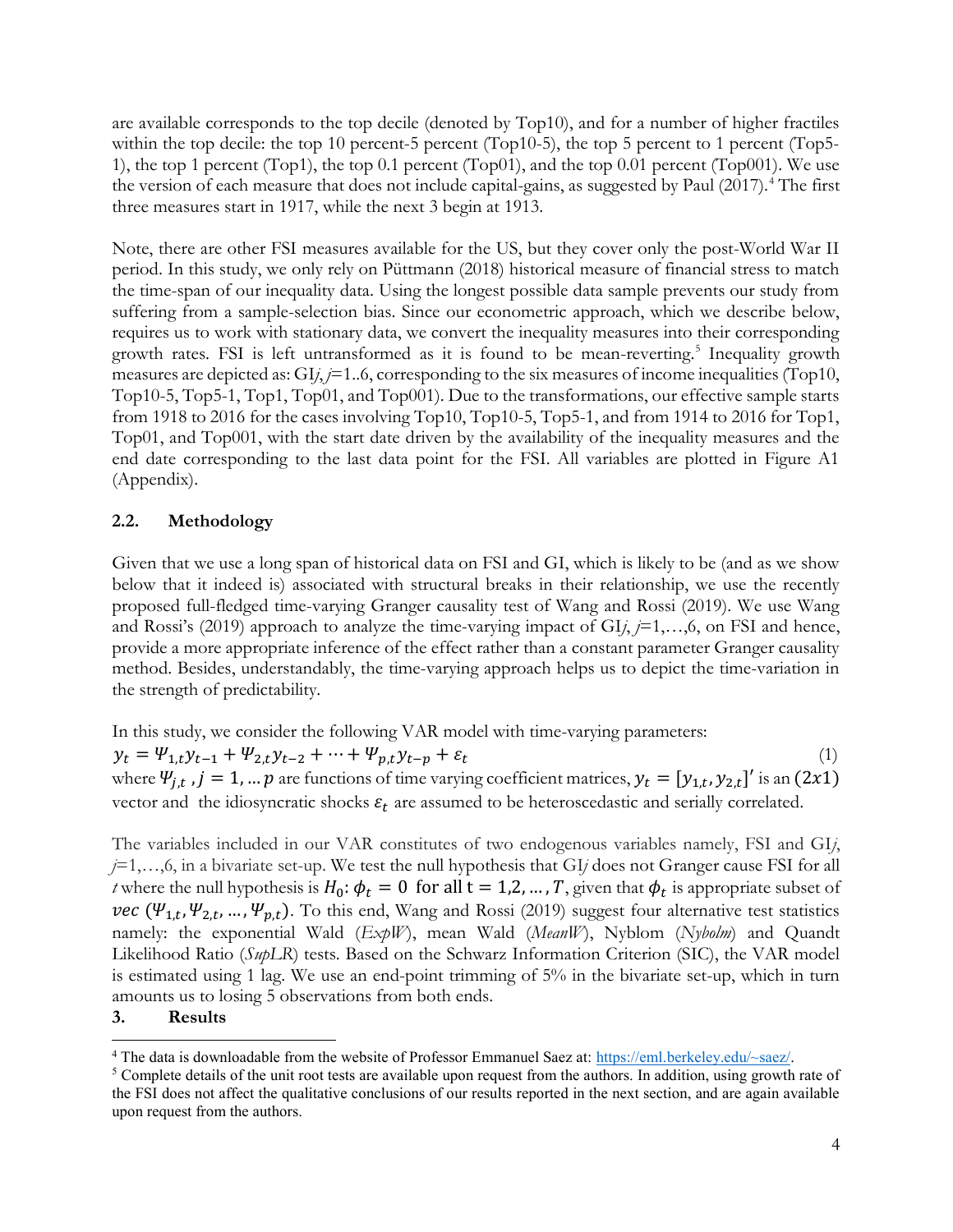In Table 1, to analyze the predictive ability of  $GI$ ,  $j=1,...,6$ , on FSI in a bivariate set-up, we start with the standard constant-parameter Granger causality test and find that none of the inequality measures Granger causes the FSI even at the 10% level of significance. However, based on the powerful UDmax and  $WD$ max tests of Bai and Perron (2003), which we use to detect 1 to  $M$  structural breaks in the FSI equation of the various VAR(1) models, allowing for heterogenous error distributions across the breaks and 5% trimming. We find evidence of several structural breaks: 4 (1930, 1935, 1980, 2012); 5 (1929, 1935, 1973, 2007, 2011); 5 (1929, 1935, 1973, 2007, 2012); 4 (1930, 1935, 1980, 2012); 2 (1980, 2012), and; 2 (1980, 2012) under including  $GI<sub>i</sub>$ ,  $j=1,...,6$ , respectively. The break points correspond to the Great Depression (1929-1939), the oil shock of 1973, the recession of 1980 following the energy crisis in 1979, the Great Recession (2007-2009), and the European sovereign debt crisis which started in 2010 and deepened around 2012. Given this evidence of instability, the results from the constant parameter model is not robust, and hence to obtain reliable inference, we look at the  $ExpW$ , MeanW, Nyblom, and SupLR tests of Wang and Rossi (2019) based on the time-varying VAR also reported in Table 1.<sup>6</sup> As can be seen, the null of no-Granger causality from including  $GIj, j=1,...,6$  to FSI is overwhelmingly rejected at the highest possible level of significance across all the four tests, and the six measures of inequality growth used as predictors by turn. In other words, the predictive ability of including  $GI$ *i*,  $j=1,...,6$  for FSI is in fact time-varying and strong, even though no evidence of causality is observed from the constant parameter model.

### [INSERT TABLE 1]

Next, in Figure 1 to 6, we present the whole sequence of the Wald statistics over time, which gives more information on when the Granger causality occurred. As can be seen, GI1, and GI3 consistently predict FSI, over the entire sample period, barring early part of the sample and for a few years after 1940, with strong evidence of causality post-2000. In comparison, GI4, GI5 and GI6 predict FSI for the early part of the Great Depression and then from mid-to late-1980s, i.e., the period post financial liberalization in the US. Again, strong evidence of causality is observed during the Great Recession. However, among all the six measures, strongest evidence of causality for FSI emanates from GI2, which corresponds to inequality associated with the top 10 percent-5 percent of the income distribution, with the time-varying test statistic having an upward trend.<sup>7</sup> In general, we can draw two main conclusions from these results: First, broader measures of inequality growth predict to the top 10 percent, the top 10 percent to 5 percent, and the top 5 percent to 1 percent tends to cause FSI relatively better than the narrower measures of top 1 percent, top 0.1 percent, and the top 0.01 percent<sup>8</sup>. Second, all the six inequality metrics tend to cause the heightened financial stress during the recent turbulent episodes associated with the Great Recession and the European sovereign debt crisis (which slowed down the US equity market through decline in demand for its exports from Europe), and at least the onset of the Great Depression.<sup>9</sup>

<sup>&</sup>lt;sup>6</sup> All time-varying estimations were based on the STATA codes available for download from the research segment of the website of Professor Barbara Rossi at: https://sites.google.com/site/barbararossiwebsite/Barbara-Rossi-research.

 $7$  The time-varying estimates of the lagged inequality growth is found to be positively related with FSI over the entire sample period, barring the case of GI6. This suggests that historically, higher inequality growth generally leads to increased financial stress in the US economy as suggested by theory. Complete details of these results are available upon request from the authors.

 $8$  Using the nonparametric causality-in-quantiles test of Jeong et al. (2012), we obtained similar results, which are available upon request from the authors.

<sup>&</sup>lt;sup>9</sup> Quite a few single and cross-country based studies (see for example, Roine et al. (2009), Wolff (2013), Callan et al. (2014), Grabka (2015), and Gokmen and Morin (2019)), have suggested that financial crises can impact inequality.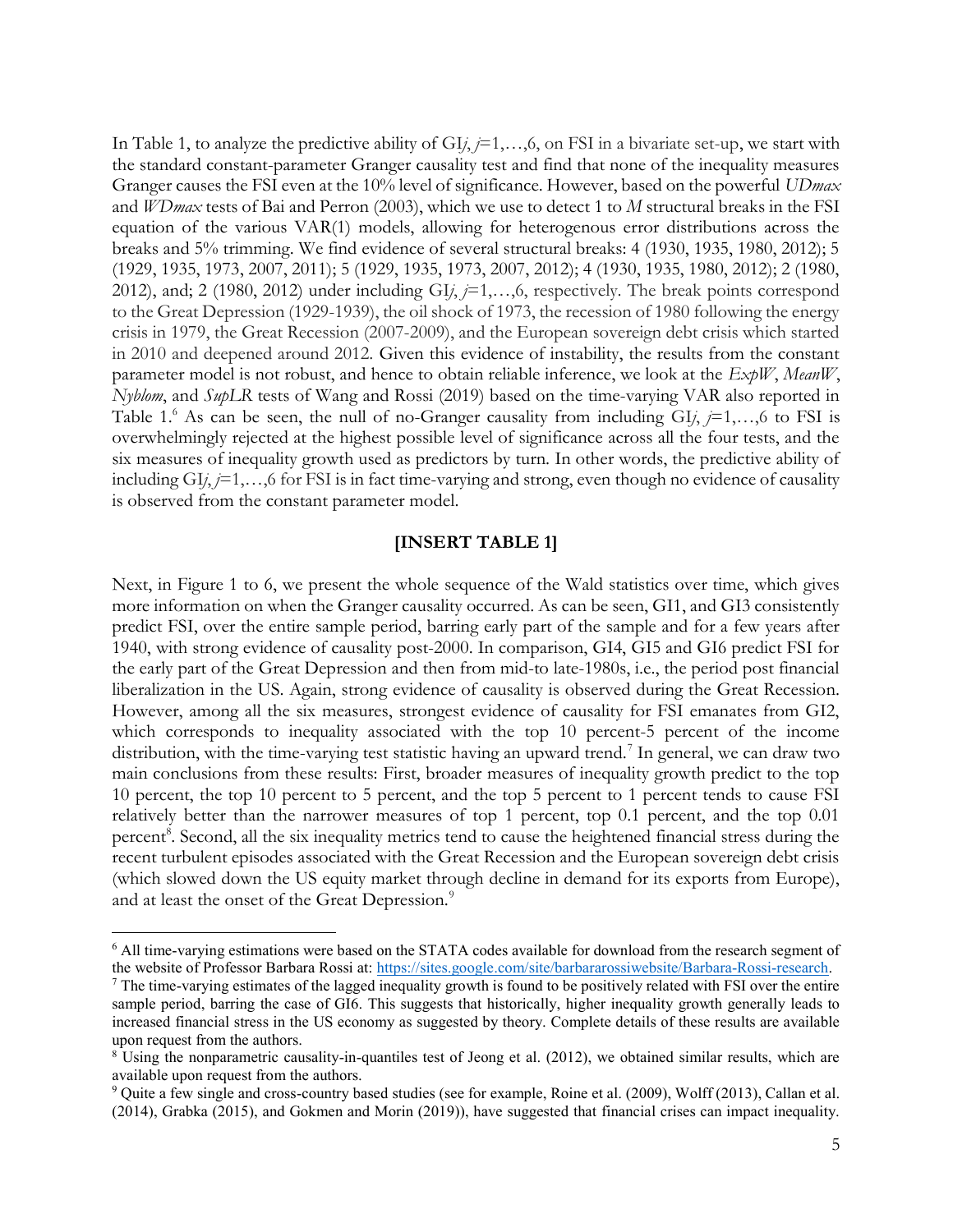### [INSERT FIGURES 1 TO 6]

Since in-sample predictability does not guarantee out-of-sample predictive gains (Campbell, 2008), we conduct a full-fledged forecasting exercise, by estimating a TVP-VAR model with stochastic volatility (TVP-VAR-SV) along the lines of Huber et al., (forthcoming).<sup>10</sup> Note that, global-local priors are used to induce shrinkage TVP models as they tend to be over-parameterized. Even though the estimates produced by these priors can still have appreciable uncertainty, sparsification has the potential to reduce this uncertainty and improve forecasts. Given this, we use the approach of Huber et al., (forthcoming), who develop computationally simple methods which both shrink and sparsify TVP models. Since all the measures of inequality growth generally tends to predict within-sample the FSI during the recent global financial crisis and the period thereafter, we conduct an one-step-ahead outof-sample forecasting over 2007 to 2016. The analysis are based on a TVP-VAR(1)-SV model (which includes both FSI and the inequality growth rates in turn) and the performance is compared relative to a TVP-AR(1)-SV model of the FSI. The results have been reported in Table 2, where we present the relative root mean squared errors (RRMSE) of the TVP-VAR(1)-SV model relative to the TVP-AR(1)-SV model. Understandably, if RRMSE is less than one, then adding lagged information from the inequality growth rates improve the forecast of FSI out-of-sample, compared to when we just consider a lag of the FSI. As can be seen from the table, RRMSE is less than one under GI1, GI2, GI3 and GI5, with strongest gains obtained under GI3 followed by GI2, i.e., for growth of Top10-5, and Top5-1. The forecasting results are consistent with our in-sample finding that stronger predictability for financial stress is observed under broader measures of inequality growth.

### [INSERT TABLE 2]

The recent study by Destek and Koksel (2019) is somewhat related to our work, given that they use a time-varying method as well. In this study, we generally provide stronger evidence of predictability of financial stress by using a more robust full-fledged time-varying approach rather than the window-size sensitive rolling-window method. In addition, we use measures of inequality that excludes capitalgains, and hence eliminate possible asset price effects. In addition, we go beyond the in-sample-based work, by providing an out-of-sample forecasting exercise, which as noted above is a more robust way of determining predictability.

#### 4. Conclusion

 $\overline{a}$ 

Existing empirical evidence is mixed regarding the impact of inequality on financial crises. Consequently, in this study we explore the time-varying causal impact of the growth in six alternative measures of income inequality, on a broad index of financial stress of the US over the annual period of 1913 to 2016. Using the longest possible data span allows our study to be unbiased from the perspective of sample-selection. Simultaneously, utilizing the time-varying method makes our inferences robust by accounting for regime changes, which we show to exist, in the relationship between financial stress and inequality over the century of data used in our analysis.

Given this, when we ran the causality tests the other way round, we detected strong evidence of FSI causing GI1, GI3, GI4, GI5 and GI6 over our entire data coverage, and GI2 towards the beginning and end of the sample period. Complete details of these results are available upon request from the author.

 $10$  The estimations were done based on the R codes available for download from the computer codes segment on the website of Professor Florian Huber at: https://sites.google.com/site/fhuber7/computer-codes?authuser=0.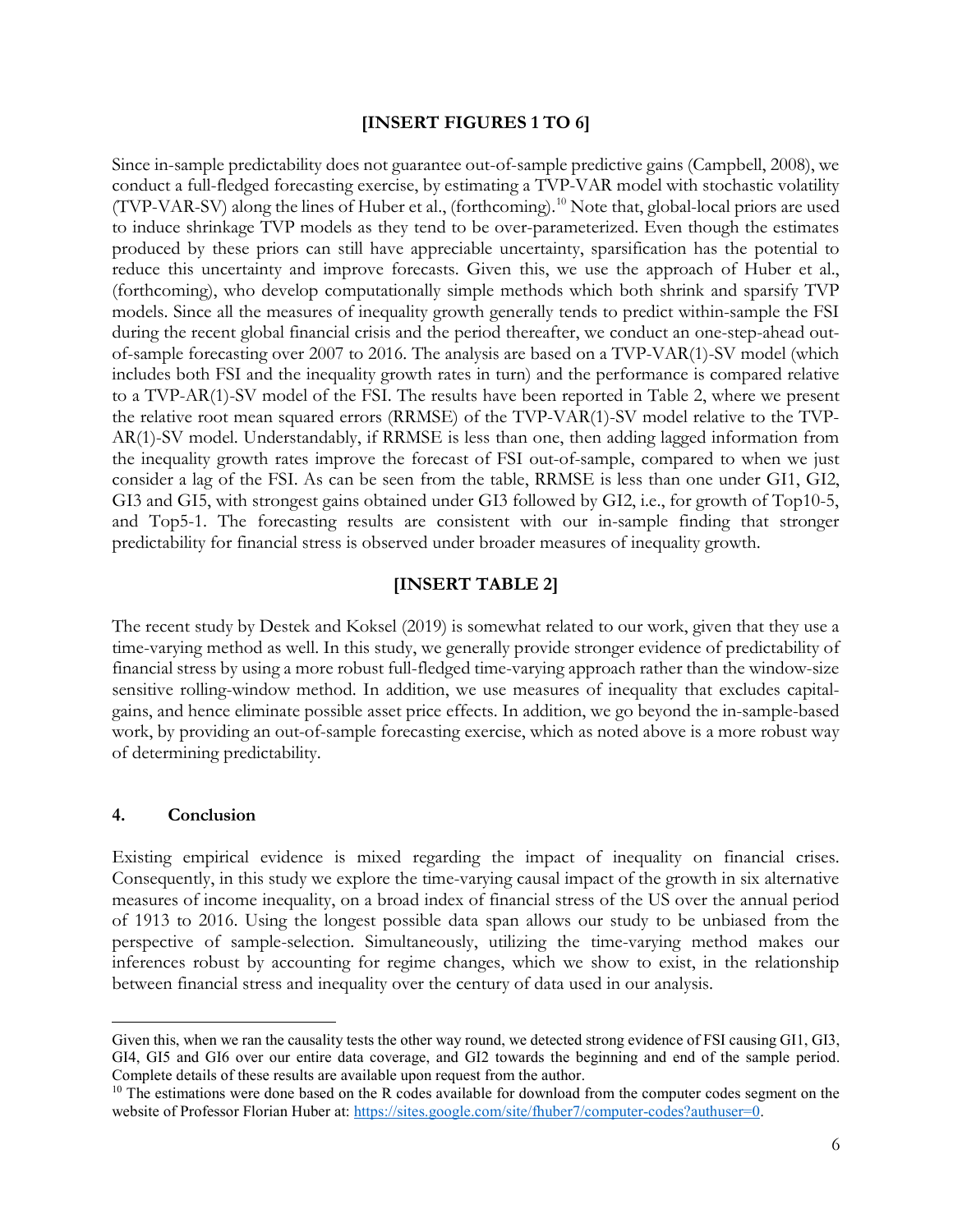Our findings show that measures of inequality growth corresponding to the top 10 percent, the top 10 percent to 5 percent, and the top 5 percent to 1 percent tends to predict FSI relatively better than measures of top 1 percent, top 0.1 percent, and the top 0.01 percent. Moreover, the growth in all of the six metrics of inequality predicts the heightened financial stress observed with the start of the Great Depression, and the same associated with the recent global financial and European sovereign debt crises. Finally, our in-sample results also tends to hold over an out-of-sample forecasting exercise for four out of the six measures of inequality growth.

Our results have important policy implications. Recall, Rajan (2010) argues that governments in the US with voting anxiety, instead of implementing policies to actually reduce income inequality, have facilitated credit access for voters in low- and middle-income groups based on deregulation policies in credit markets and encouraging state-owned mortgage agencies to loan to these segments. As a result of these subsidized loans, the situation became unsustainable, resulting in a credit bubble and the subsequent crisis in 2007. This line of reasoning is indeed supported by our analysis, suggesting that policy measures to facilitate credit access among low-income segments by deregulating certain sectors will basically increase repayment risks and create pressure on the financial system, and hence is not an optimal policy decision. Rather, as also suggested by Destek and Koksel (2019), a progressive taxation policy or investments to accumulate human capital to raise the level of education of lowincome people, and in the process help this segment to find work with higher wages, and eventually reduce the income inequality in the long-run.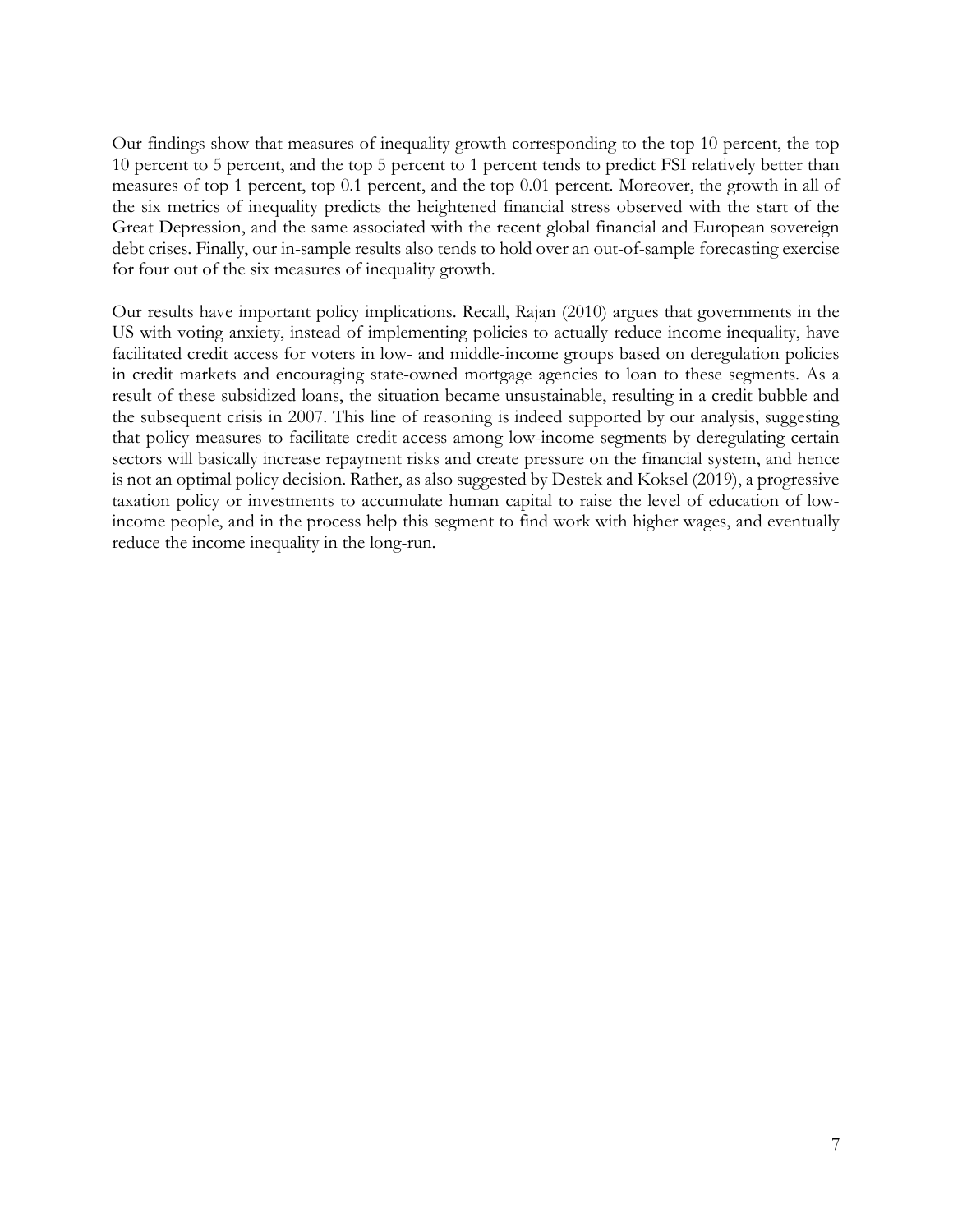### References

Bai, J., and Perron, P. (2003). Computation and analysis of multiple structural change models. Journal of Applied Econometrics, 18(1), 1-22.

Bordo, M.D., and Meissner, C.M. (2012). Does Inequality Lead to a Financial Crisis?" Journal of International Money and Finance, 31(8), 2147–2161.

Callan, T., Nolan, B., Keane, C., Savage, M., and Walsh, J.R. (2014). Crisis, Response and Distributional Impact: The Case of Ireland. IZA Journal of European Labor Studies, 3(1), Article No. 9.

Chang, S., Gupta, R., and Miller, S.M. (2018). Causality between Per Capita Real GDP and Income Inequality in the U.S.: Evidence from a Wavelet Analysis. Social Indicators Research: An International and Interdisciplinary Journal for Quality-of-Life Measurement, 135(1), 269-289.

Chang, S., Gupta, R., Miller, S.M., and Wohar, M.E. (2019). Growth volatility and inequality in the U.S.: A wavelet analysis. Physica A: Statistical Mechanics and its Applications, 521, 48−73.

Destek, M.A. & Bilge Koksel, B. (2019). Income inequality and financial crises: evidence from the bootstrap rolling window. Financial Innovation, 5, Article No. 21.

Gokmen, G., and Morin, A. (2019). Inequality in the aftermath of financial crises: some empirical evidence. Applied Economics Letters, 26(19), 1558-1562.

Grabka, M.M. (2015). Income and Wealth Inequality after the Financial Crisis: The Case of Germany. Empirica, 42(2), 371–390.

Huber, F., Koop, G., and Onorante, L. (Forthcoming). Inducing Sparsity and Shrinkage in Time-Varying Parameter Models. Journal of Business & Economic Statistics.

Jeong, K., Härdle, W. K. and Song, S. (2012). A consistent nonparametric test for causality in quantile. Econometric Theory, 28, 861-887.

Kirschenmann, K., Malinen, T., and Nyberg, H. (2016). The Risk of Financial Crises: Is There a Role for Income Inequality? Journal of International Money and Finance, 68, 161–180.

Kumhof, M., Rancière, R., and Winant, P. (2015). Inequality, Leverage, and Crises. American Economic Review, 105(3), 1217–1245.

Morelli, S. and Atkinson, A. (2015). Inequality and crises revisited. Economia Politica: Journal of Analytical and Institutional Economics 32(1), 31–51.

Paul, P. (2017). Historical Patterns of Inequality and Productivity around Financial Crises. Federal Reserve Bank of San Francisco. Working Paper No. 2017-23.

Perugini, C., Holscher, J., and Collie, S. (2016). Inequality, Credit and Financial Crises. Cambridge Journal of Economics, 40(1), 227–257.

Piketty, T., and Saez, E. (2003). Income Inequality in the United States, 1913-1998. Quarterly Journal of Economics, 118(1), 1-39.

Püttmann, L. (2018). Patterns of Panic: Financial Crisis Language in Historical Newspapers. Available at SSRN: http://dx.doi.org/10.2139/ssrn.3156287.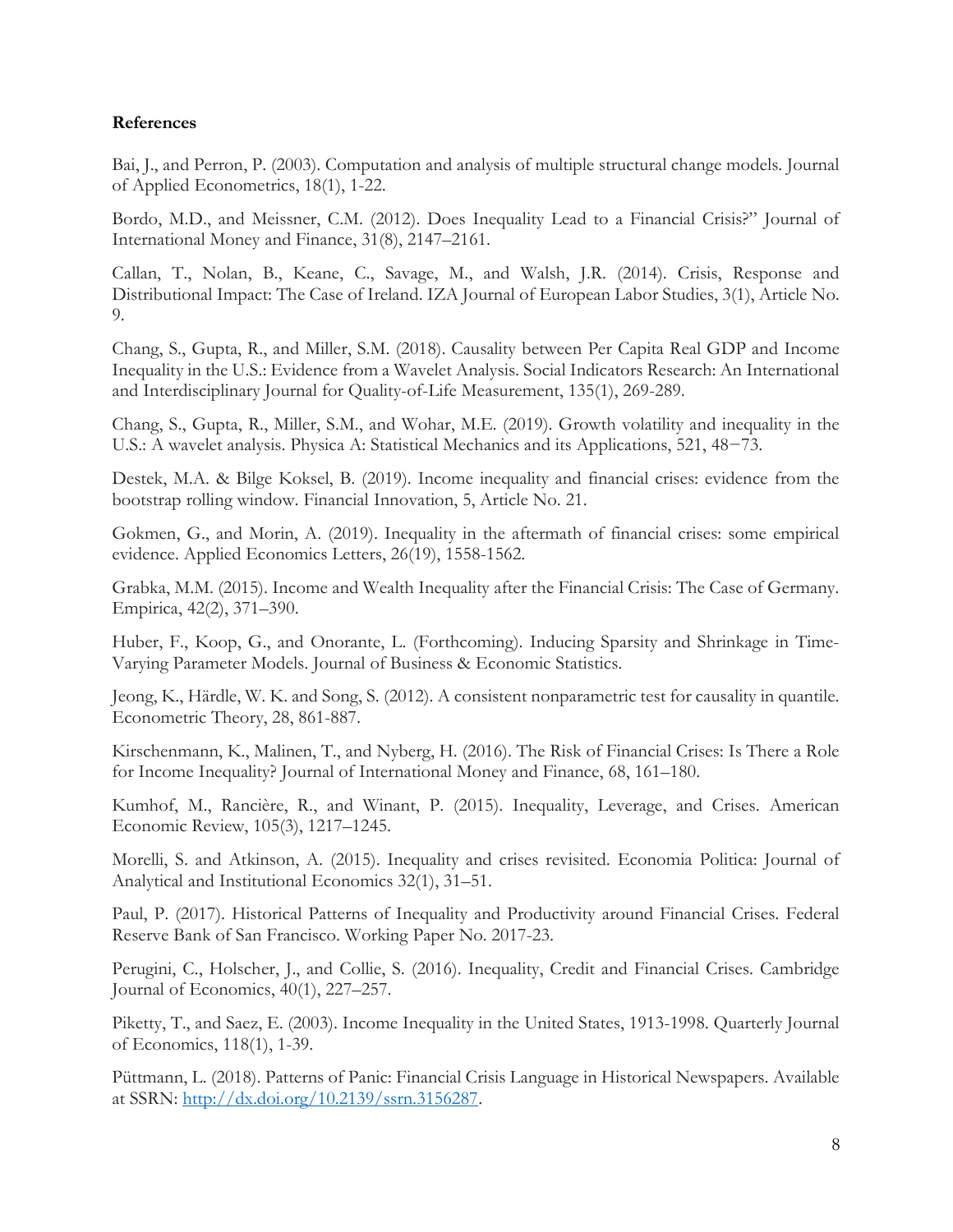Rajan, R. (2010). Fault lines: How hidden fractures still threaten the world economy (1 ed.). Princeton University Press.

Roine, J., Vlachos, J., and Waldenström, D. (2009). The long-run determinants of inequality: What can we learn from top income data? Journal of Public Economics, 93, 974-988.

Wang, Y., and Rossi, B. (2019). VAR-Based Granger-Causality Test in the Presence of Instabilities. Stata Journal, 19(4), 883-899.

Wolff, E.N. (2013). The Asset Price Meltdown, Rising Leverage, and the Wealth of the Middle Class. Journal of Economic Issues, 47(2), 333–342.

Yamarik S., El-Shagi, M., and Yamashiro, G. (2016). Does inequality lead to credit growth? Testing the Rajan hypothesis using state level data. Economics Letters, 148, 63–67.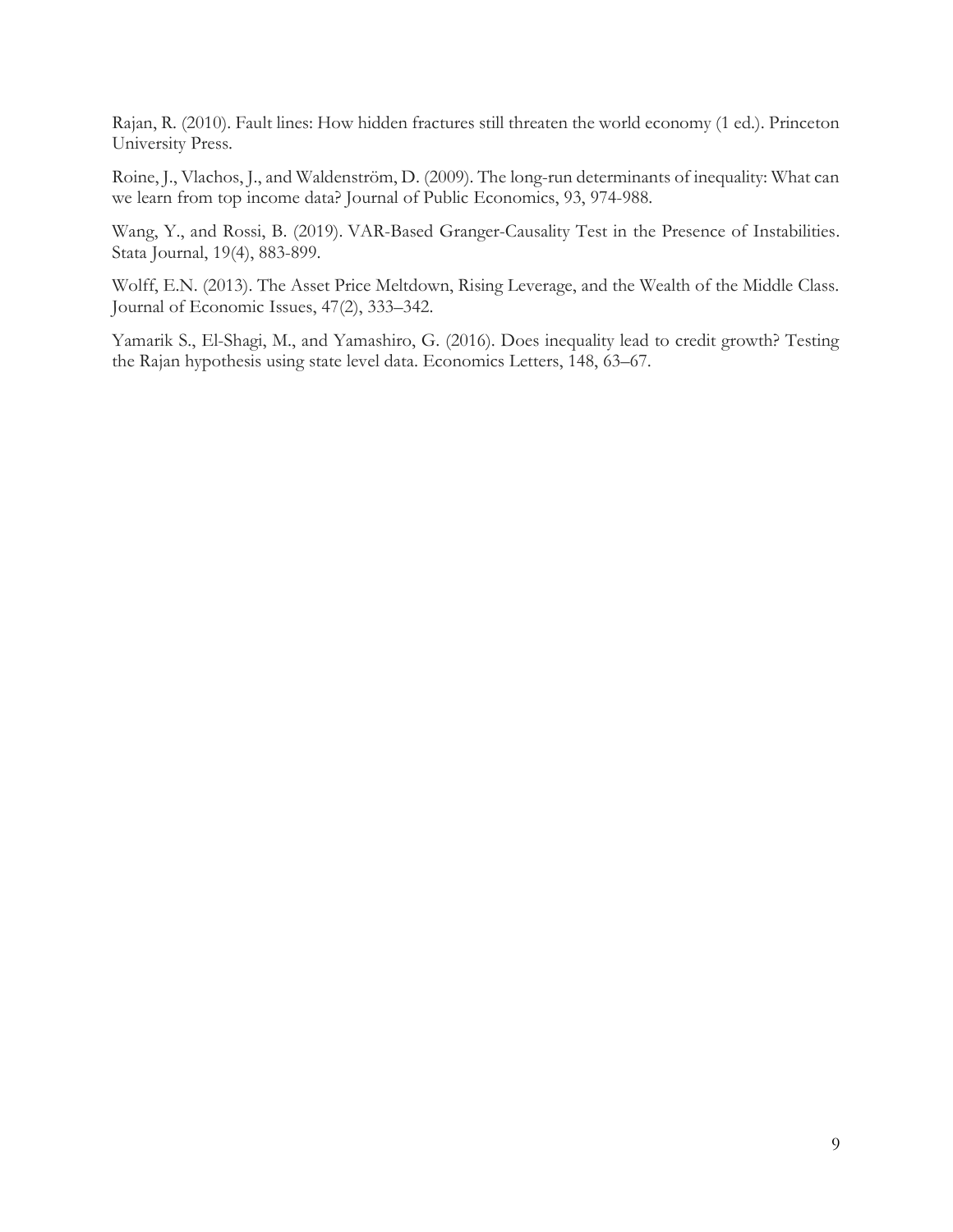|                 | <b>Test Statistic</b> |           |            |              |                    |  |  |  |
|-----------------|-----------------------|-----------|------------|--------------|--------------------|--|--|--|
| Predictor       | $\chi^2(1)$           | ExplV     | MeanW      | Nyblom       | $S$ <i>up</i> $LR$ |  |  |  |
| GI1             | 1.1581                | 64.3864*  | $25.3240*$ | 14.9115*     | 137.7320*          |  |  |  |
| GI <sub>2</sub> | 2.3202                | 209.8598* | 148.6203*  | $8.6571*$    | 428.6786*          |  |  |  |
| GI3             | 1.2331                | 193.4630* | 54.9477*   | $6.5716^{#}$ | 394.7929*          |  |  |  |
| GI <sub>4</sub> | 0.1801                | 87.6372*  | $25.1259*$ | 14.6454*     | 184.3136*          |  |  |  |
| GI <sub>5</sub> | 0.1149                | 92.7942*  | 23.6528*   | $17.8010*$   | 194.6276*          |  |  |  |
| GI <sub>6</sub> | 0.0171                | 47.4707*  | 18.9932*   | 18.5761*     | 103.9726*          |  |  |  |

Table 1. Constant parameter and time-varying parameter Granger causality tests

Note: Null hypothesis is GI1/GI2/GI3/GI4/GI5/GI6 does not Granger cause FSI in a constant or time-varying VAR(1). FSI: financial stress index;  $GIj, j=1,..6$ , corresponds to the growth rate of the six measures of income inequality, i.e., Top10, Top10-5, Top5-1, Top1, Top01 and Top001 respectively; \* and # indicates significance at the 1% and 5% levels respectively.

Table 2. Out-of-sample forecasting of results for the financial stress index

|       | <b>Forecasting Models</b> |        |        |        |        |        |  |  |
|-------|---------------------------|--------|--------|--------|--------|--------|--|--|
|       | Model1                    | Model2 | Model3 | Model4 | Model5 | Model6 |  |  |
| RRMSE | 0.9691                    | 0.9475 | 0.9398 | 1.0083 | 0.9986 | .0177  |  |  |

Note: See Notes to Table 1; RRMSE is the ratio of RMSE of the TVP-VAR(1)-SV model of FSI and GI1, GI2, GI3, GI4, GI5 or GI6 relative to the RMSE of the TVP-AR(1)-SV model of FSI; Model1: FSI and GI1; Model2: FSI and GI2; Model3: FSI and GI3; Model4: FSI and GI4; Model5: FSI and GI5; Model6: FSI and GI6.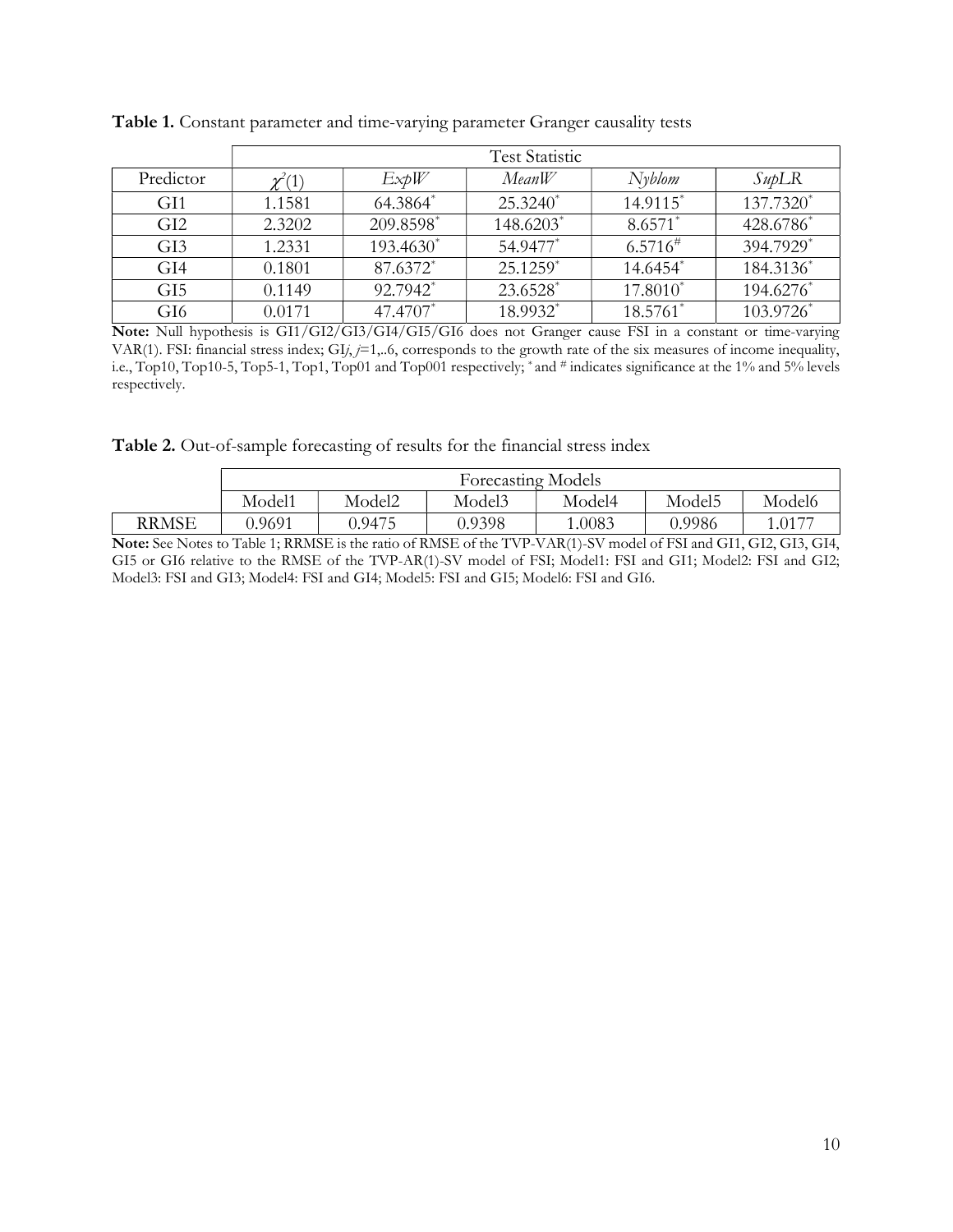

Figure 1. Time-varying Wald statistics with VAR(1) under SIC, testing whether GI1 Granger-causes FSI

Note: See Notes to Table 1; t: corresponds to annual data; and the vertical axis measure the test statistic.

Figure 2. Time-varying Wald statistics with VAR(1) under SIC, testing whether GI2 Granger-causes FSI



Note: See Notes to Table 1 and Figure 1.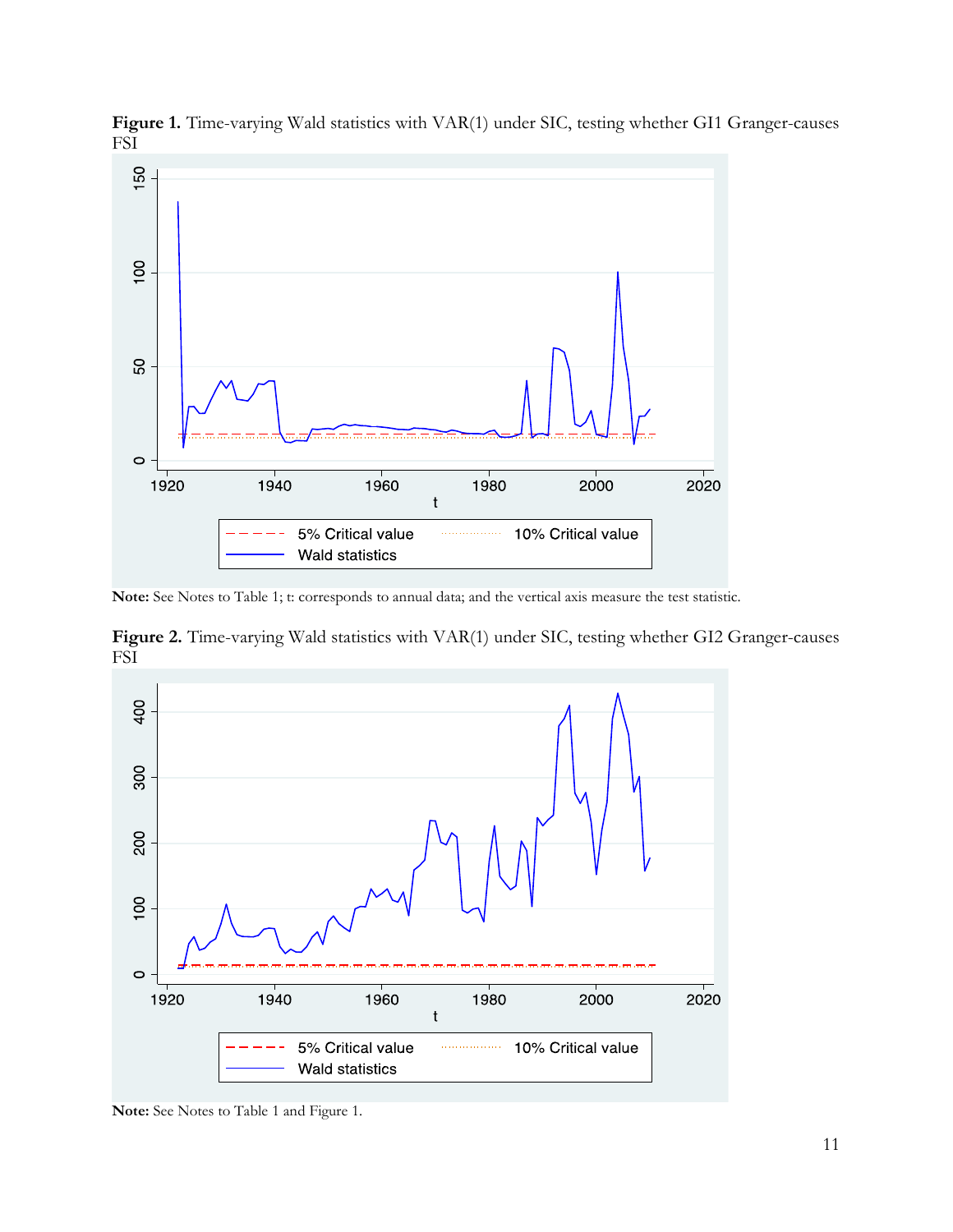

Figure 3. Time-varying Wald statistics with VAR(1) under SIC, testing whether GI3 Granger-causes FSI

Note: See Notes to Table 1 and Figure 1.

Figure 4. Time-varying Wald statistics with VAR(1) under SIC, testing whether GI4 Granger-causes FSI



Note: See Notes to Table 1 and Figure 1.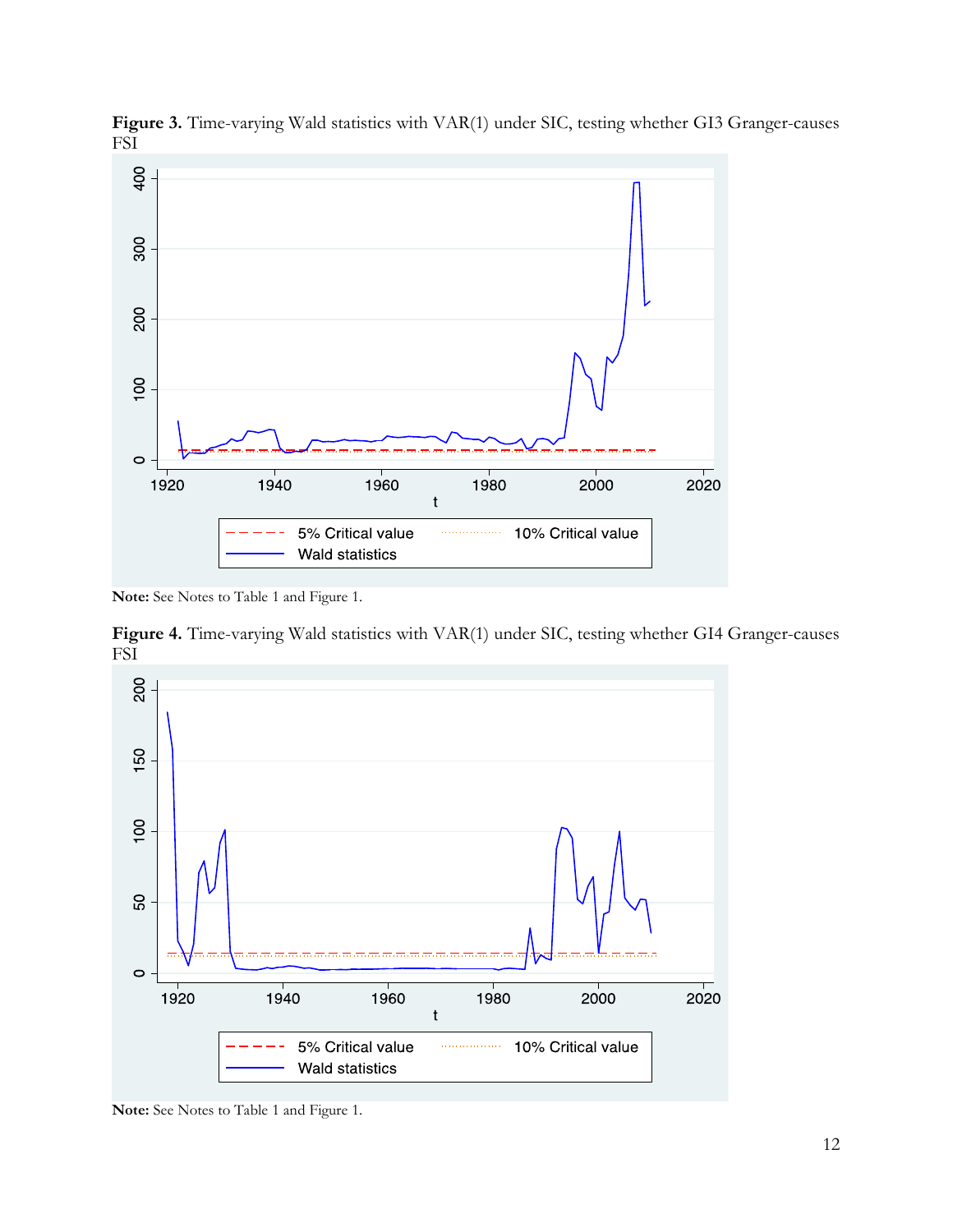

Figure 5. Time-varying Wald statistics with VAR(1) under SIC, testing whether GI5 Granger-causes FSI

Note: See Notes to Table 1 and Figure 1.

Figure 6. Time-varying Wald statistics with VAR(1) under SIC, testing whether GI6 Granger-causes FSI



Note: See Notes to Table 1 and Figure 1.